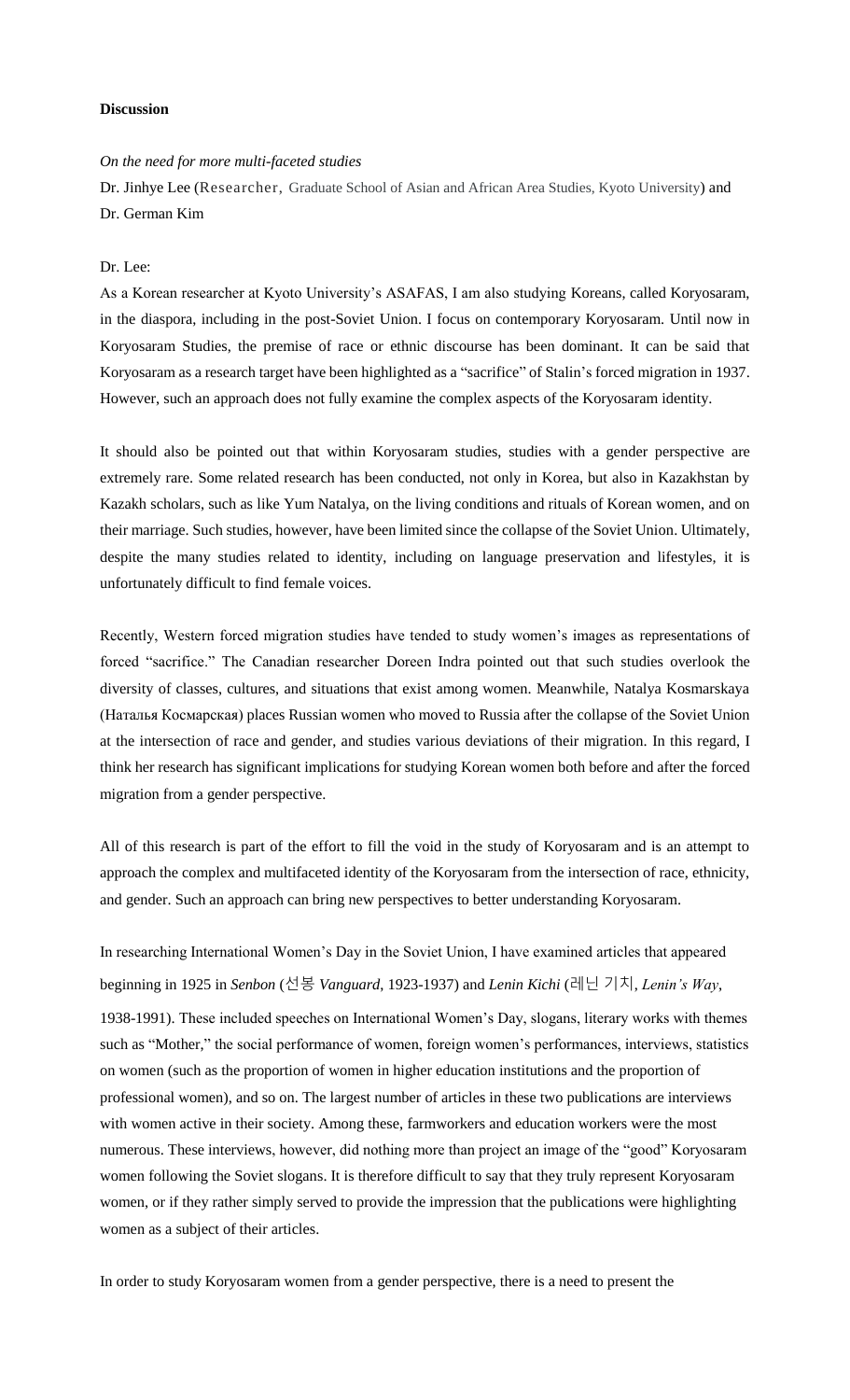intersection of race or ethnicity *and* gender, and in turn examine how these intersect with social structures (like the Soviet Union). Due to class and ideological discrepancies, the image of a Soviet woman is interpreted differently in Soviet and Western academic literature, mass media, and art. In the Soviet Union, it was typical to demonstrate only visible, considerable achievements in the field of emancipation and gender equality. In the eyes of the Western world, the image of a Soviet woman was also stereotyped, often with a negative connotation. Such opposing approaches in the interpretation of a Soviet woman can be compared to an iceberg, with each side revealing only its visible tip, hiding the deep waters underneath. Dr. German Kim begins to shine a light on these waters, presenting both visible and "invisible" images of Korean women from the photos of the Soviet-Korean newspapers *Senbon* and *Lenin Kichi*.

## Dr. Kim:

Absolutely there are intersections of race, gender, education, age, and other factors related to Soviet-Korean women. The status—Korean or non-Korean—of a woman's husband is also important. It will take time to study all of these inter relations and how they relate to the status, position, and social-cultural status of Korean women. It is complex and we need proper research based on appropriate sources, such as in-depth interviews, questionnaires, and so on. I cannot present a clear picture on these issues, but I will pass this topic on to the young scholars.

I do not study the inter-related aspects of the identity of Korean women, but apropos of other sources and from previous studies, I understand that in the socialization of children, when it comes to the choice of ethnic identity, the most important factor is the father, not the mother. In the case of Jewish people, for example, the mother is important to inherit the Jewish ethnic origin. For Koreans, however, the lineage of the father is paramount. I have met young girls in Russia and Ukraine who look totally like white girls, but they are Korean. This is because their family last name is Kim or Lee and they identify themselves as Korean, not Russian. The image of Koreans is very high, the kids are quite proud to be Korean in the post-Soviet space; Korea is a very developed country and K-pop is very popular. Today the reaction is "oh you are Kim, you are a Korean guy with 'Kangnam style.'" In other words, today it is now "ok" to be Korean.

#### *Historical background*

Dr. Chika Obiya (associate professor at the Center for Southeast Asian Studies specializing in Central Asian studies and modern history, specifically Uzbekistan) and Dr. German Kim

#### Dr. Obiya:

The Soviet emancipation of women, not only for the Soviet Koreans, but for all women in the Soviet Union, was an effort by Soviet power to make women *workers*. They should be working, and at the same time, they should be a good mother. This was the overarching goal, with three sub-goals: 1) to attain socialistic equal rights of men and women, 2) to increase women's social participation, and 3) to socialize childcare and housekeeping (which was, in my opinion, amazing for the 1920s). In the Central Asian context, Soviet power wanted to bring women out from the home and specifically out from the influence of Islam to make them workers. In Uzbekistan, the target of the women's emancipation was specifically the abolition of the veiling of women and an end to the segregation of women.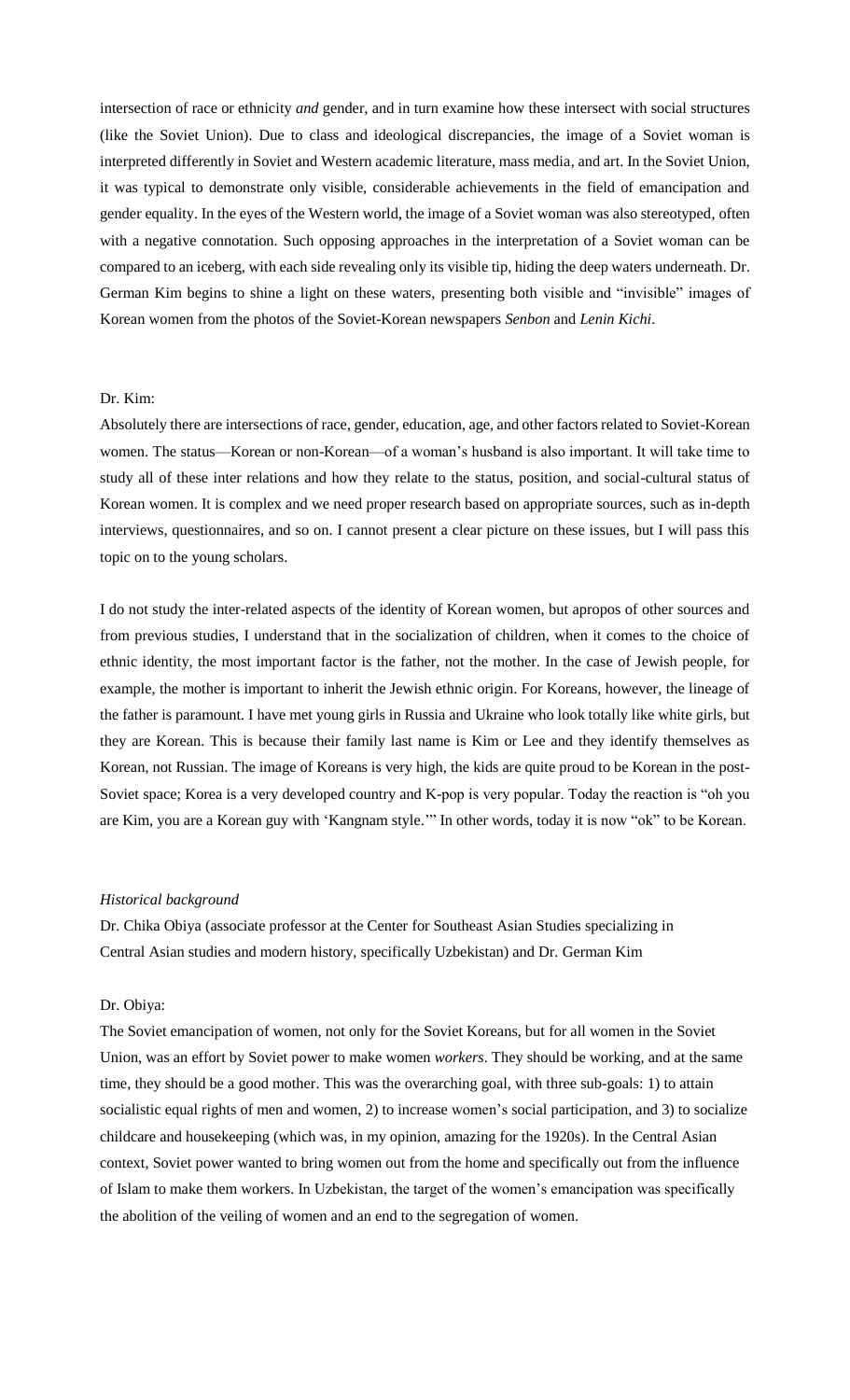The Central Asian national republics, including Uzbekistan, were established mainly as a result of national delimitation of Central Asia in 1924 under the Soviet regime, though Kazakhstan was formed earlier, in 1918. Each national republic or territory, or each Soviet nation had its own priorities and practices in the activities aimed for emancipation of women, discourses and images of which we saw in the presentations of Professor Kim and Dr. Karimova.

It is astounding that a cinema industry began in the territory of today's Uzbekistan so soon after the Soviet Revolution there, even before the formation of the Uzbek Republic, when there were Soviet Republics of Turkistan, Bukhara and Khiva. As is well known, Lenin said the cinema and the circus were the most important forms of Soviet culture while the people were still illiterate. Cinema played a very important role as a form of socialistic art and the state supported it very much and it was used for propaganda. Although there was a strong initiative from Moscow to develop the cinema industry in Central Asia, there might also be local initiative in the republics, and the interaction between Moscow and Central Asia, if there was, seems to be quite interesting to study. In order for the cinema industry to develop, the support of some local Communist politicians in the Central Asian republics might be needed. Former Jadids, or Muslim reformers before the Russian Revolution, aimed to reform Muslim society by introducing a new system of education. We know that they promoted the theater and plays as useful and effective education tools to influence people to modernize society. In some ways, the development of cinema may be seen as a kind of continuation of these methods.

## Dr. Kim:

In the emancipation of Korean women in the Far East, the first two tasks were education and employment. As the Koreans were surrounded by the dominant Russian population, the first task of the Russian government after the Revolution was the struggle against illiteracy among Korean women. All Soviet Koreans of the Far East were provided an education during the Soviet time; there were over 400 schools, three colleges, and one Korean Pedagogical Institute. In traditional Korean society, the married woman should care for the parents of her husband. This is very heavy burden of care. In the old Korea, girls were not educated and when they married, they did not work. Therefore, to achieve gender equality for Soviet Korean women in the Far East, providing education and a job were most important.

### *Literary works of Soviet-Koreans*

The first contemporary modern Korean writer was a Soviet-Korean who published a couple of books. Cho Myung-hee is something of a father of the contemporary Korean novel and is respected by the literary circles in South and North Korea. Until the 1950s, a group of Soviets were able to write in Korean and they published from the deportation to the collapse of the Soviet Union on topics in all fields. However, during 50 years of Soviet power (from 1937 to 1987), only 17 literary books were published in Korean. Of these, 15 are anthologies of lyrics. This is primarily because Soviet-Koreans could not earn enough money and survive as writers. Writers worked as journalists for Korean newspapers, not publishing books.

Another group of writers is those working in the Korean theater established in the Russian Far East in Vladivostok, which is still functioning today. These people worked in the theater, but not they are not writers per se. They are the playwrights for the Korean theater. However, even at this Korean theater, Moscow and local authorities decide that 20 percent of the plays performed on stage should be Russian classics, 20 percent, western classics, and 20 percent, plays written by Kazakh playwrights. The rest are